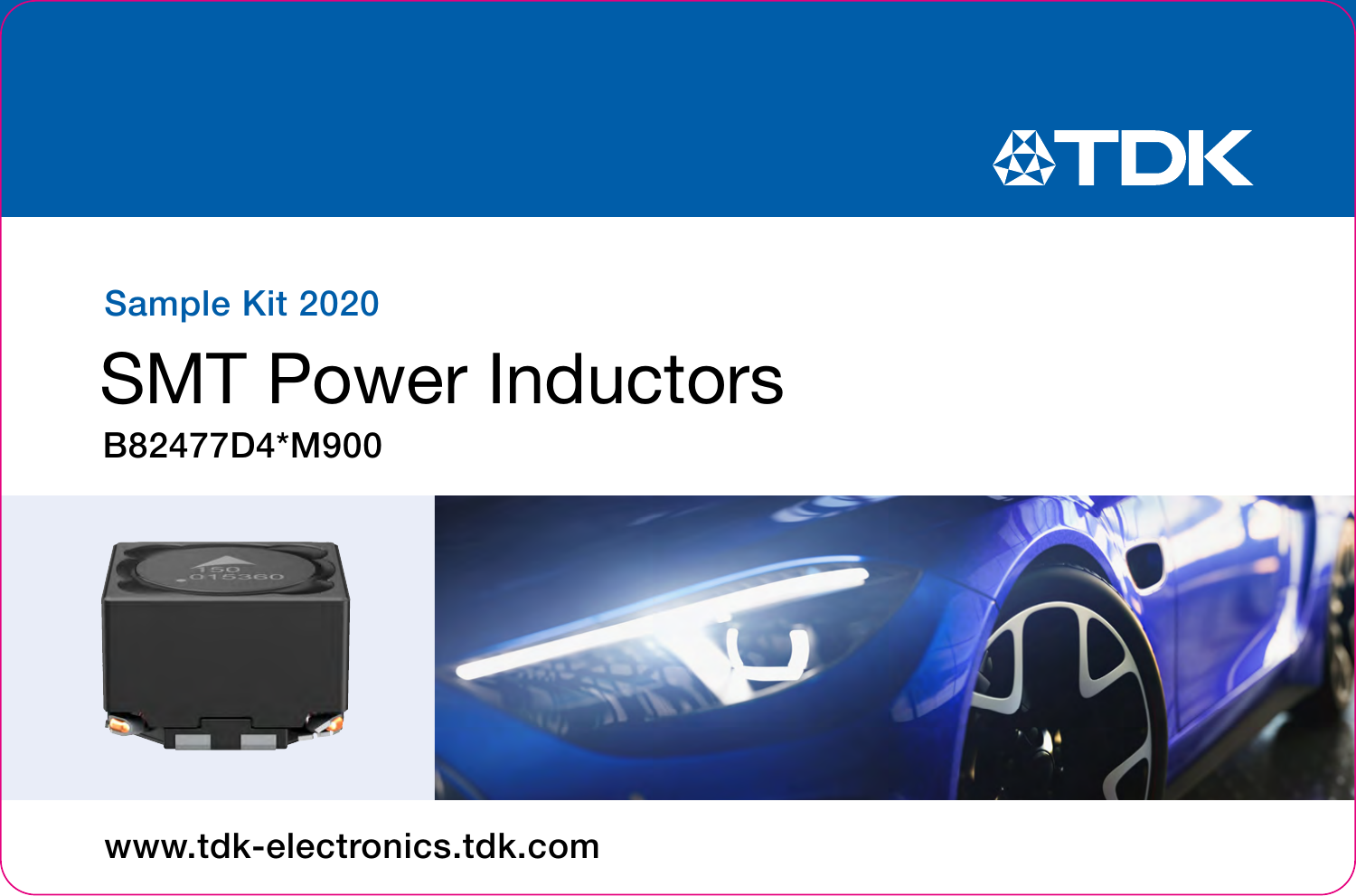## **SMT Power Inductors – Dual Inductor 12.5 x 12.5 x 8.5 (mm)** Lind ±20% µH 4.7 10 15 22 47 1<sub>R</sub> A | 5.24 | 4.54 | 3.7 | 3.11 | 2.4

| Isat. typ     |           | 10        | 6.5       | 5.5       | 4.5       | 3.3       |
|---------------|-----------|-----------|-----------|-----------|-----------|-----------|
| $R_{DC. typ}$ | $m\Omega$ | 23.2      | 35.5      | 47.5      | 67        | 109       |
| $K_{typ}$     | %         | 97        | 99        | 99        | 99        | 99        |
| Ordering code | B82477    | D4472M900 | D4103M900 | D4153M900 | D4223M900 | D4473M900 |

#### **Features**

- Special winding technology for tight coupling of the two windings (coupling factor  $K = 97\%$  to  $99\%$ )
- Magnetically shielded
- Winding welded to terminals
- Base plate construction for high mechanical robustness
- Temperature range up to +150 °C
- Qualification to AEC-Q200

#### Inductance is per winding. When leads are connected in parallel, inductance is the same value. When leads are connected in series, inductance is four times the value. B<sub>DC</sub> is for each winding. When leads are connected in parallel,  $R_{DC} = R_1 \times R_2 / R_1 + R_2$ . When leads are connected in parallel, R<sub>DC</sub> is half the value. When leads are connected in series, R<sub>DC</sub> is twice the value. Is the current flowing through one winding. When leads are connected in parallel, Isat is the same. When leads are connected in series, Isat is half the value. In is the total current through both windings.  $I_1$  and  $I_2$  can be calculated like this:  $I_1{}^2 + I_2{}^2 = I_R{}^2$

### **Applications**

- DC/DC converter, especially for SEPIC topology
- Buck converter with auxililary output
- Common mode choke
- 1:1 transformer



Pin 1 marki





IND1631-K-F



**IND1569 U** 

© TDK Electronics AG · Edition 2020 · Ordering No. B82477D4\*M900 · SO 0520